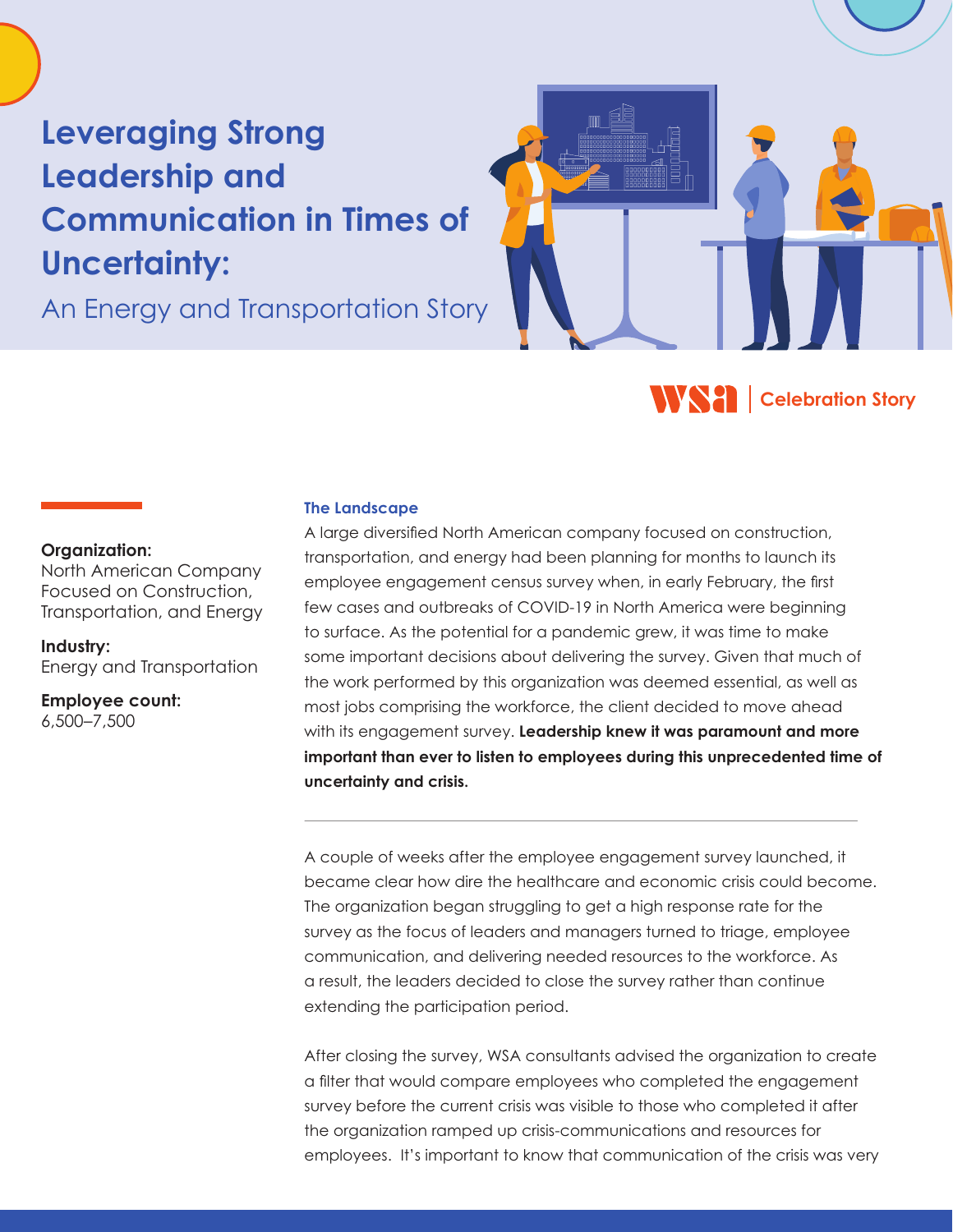*Consistent and transparent communication from leadership makes a huge impact on engagement during a crisis.*

**"** fluid throughout the organization. Employees received daily communications<br>across multiple channels regarding its actions on safety, strategy, potential<br>Consistent and impact, critical leadership decisions and pre- and across multiple channels regarding its actions on safety, strategy, potential impact, critical leadership decisions and pre- and post-crisis-survival strategies.

> The outcome was incredible. As a result of the proactive communications from leadership and continued listening efforts, scores on more than 80 percent of the items were more positive for the group who completed the survey after crisis communication began. In fact, seven items regarding communication, equipping employees, future vision, teamwork, and even diversity and inclusion, exhibited significantly more positive scores compared to employees who completed the engagement survey early on when the crisis was less apparent.

> *It's important to note that employees who completed the survey post-crisis visibility also had a much stronger belief that positive change would happen as a result of employees providing their feedback via the survey.*

So, essentially, their efforts were worth it. Leadership cared what employees thought, leadership would take action and their voices would be heard. That's what creates a high performing workforce.

This is an organization that leveraged the power of Qualtrics' XM technology and WSA consulting to listen to employees in unprecedented times, make pivots to their strategy, and increase communication to ensure employees were receiving what they needed to be successful, feel safe, and to drive itself to a stronger workforce post-crisis.